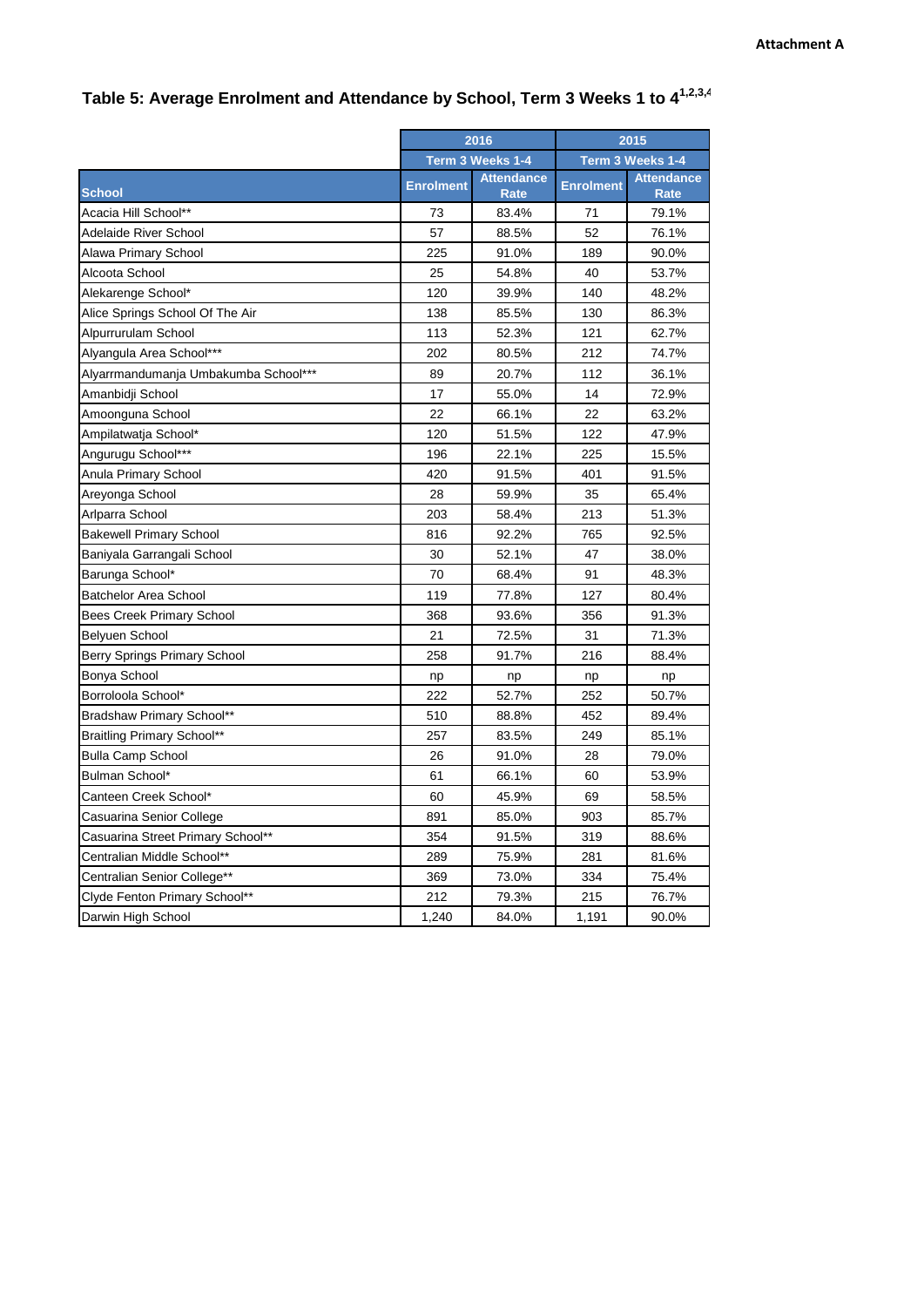|                                  | 2016             |                                  | 2015             |                                  |
|----------------------------------|------------------|----------------------------------|------------------|----------------------------------|
|                                  | Term 3 Weeks 1-4 |                                  | Term 3 Weeks 1-4 |                                  |
| <b>School</b>                    | <b>Enrolment</b> | <b>Attendance</b><br><b>Rate</b> | <b>Enrolment</b> | <b>Attendance</b><br><b>Rate</b> |
| Darwin Middle School             | 739              | 88.1%                            | 631              | 87.9%                            |
| Douglas Daly School              | 14               | 74.8%                            | 13               | 75.0%                            |
| Dripstone Middle School          | 520              | 88.9%                            | 556              | 89.7%                            |
| <b>Driver Primary School</b>     | 479              | 89.3%                            | 475              | 90.2%                            |
| Dundee Beach School              | 25               | 79.0%                            | 24               | 85.2%                            |
| <b>Durack Primary School</b>     | 477              | 91.4%                            | 399              | 92.6%                            |
| Elliott School*                  | 81               | 71.9%                            | 87               | 76.9%                            |
| Epenarra School*                 | 46               | 50.1%                            | 59               | 41.3%                            |
| Finke School                     | 29               | 73.2%                            | 31               | 65.8%                            |
| Gapuwiyak School***              | 227              | 39.9%                            | 279              | 24.9%                            |
| Gillen Primary School**          | 287              | 80.6%                            | 264              | 85.5%                            |
| Girraween Primary School         | 483              | 93.3%                            | 461              | 91.2%                            |
| <b>Gray Primary School</b>       | 359              | 89.2%                            | 344              | 88.4%                            |
| Gunbalanya School***             | 259              | 45.2%                            | 279              | 44.0%                            |
| <b>Haasts Bluff School</b>       | 35               | 57.3%                            | 35               | 47.6%                            |
| Harts Range School               | 58               | 63.1%                            | 72               | 61.0%                            |
| Henbury School                   | 105              | 84.5%                            | 100              | 83.6%                            |
| Howard Springs Primary School    | 269              | 87.9%                            | 246              | 88.3%                            |
| Humpty Doo Primary School        | 424              | 90.2%                            | 419              | 87.8%                            |
| Imanpa School                    | 15               | 67.0%                            | 25               | 56.4%                            |
| Jabiru Area School               | 253              | 78.8%                            | 262              | 78.1%                            |
| Jilkminggan School*              | 85               | 52.4%                            | 87               | 37.8%                            |
| Jingili Primary School           | 333              | 89.4%                            | 333              | 91.5%                            |
| Kalkaringi School*               | 162              | 47.5%                            | 149              | 51.0%                            |
| Karama Primary School            | 203              | 84.1%                            | 228              | 80.5%                            |
| Katherine High School**          | 598              | 68.3%                            | 605              | 74.7%                            |
| Katherine School Of The Air      | 162              | 0.0%                             | 215              | 0.0%                             |
| Katherine South Primary School** | 379              | 87.1%                            | 386              | 88.0%                            |
| Kiana School                     | 12               | 52.9%                            | 13               | 68.2%                            |
| Kintore Street School**          | 36               | 82.7%                            | 27               | 88.2%                            |
| Lajamanu School***               | 214              | 47.8%                            | 202              | 28.0%                            |
| Laramba School                   | 54               | 75.4%                            | 78               | 60.2%                            |
| Larapinta Primary School**       | 318              | 89.0%                            | 283              | 87.9%                            |
| Larrakeyah Primary School        | 429              | 90.3%                            | 367              | 92.7%                            |
| Leanyer Primary School           | 587              | 90.5%                            | 556              | 88.4%                            |
| Ludmilla Primary School          | 106              | 79.7%                            | 113              | 80.6%                            |
| MacFarlane Primary School**      | 236              | 72.7%                            | 220              | 73.6%                            |
| Malak Primary School             | 272              | 85.9%                            | 277              | 88.1%                            |
| Mamaruni School                  | 42               | 55.0%                            | 55               | 54.8%                            |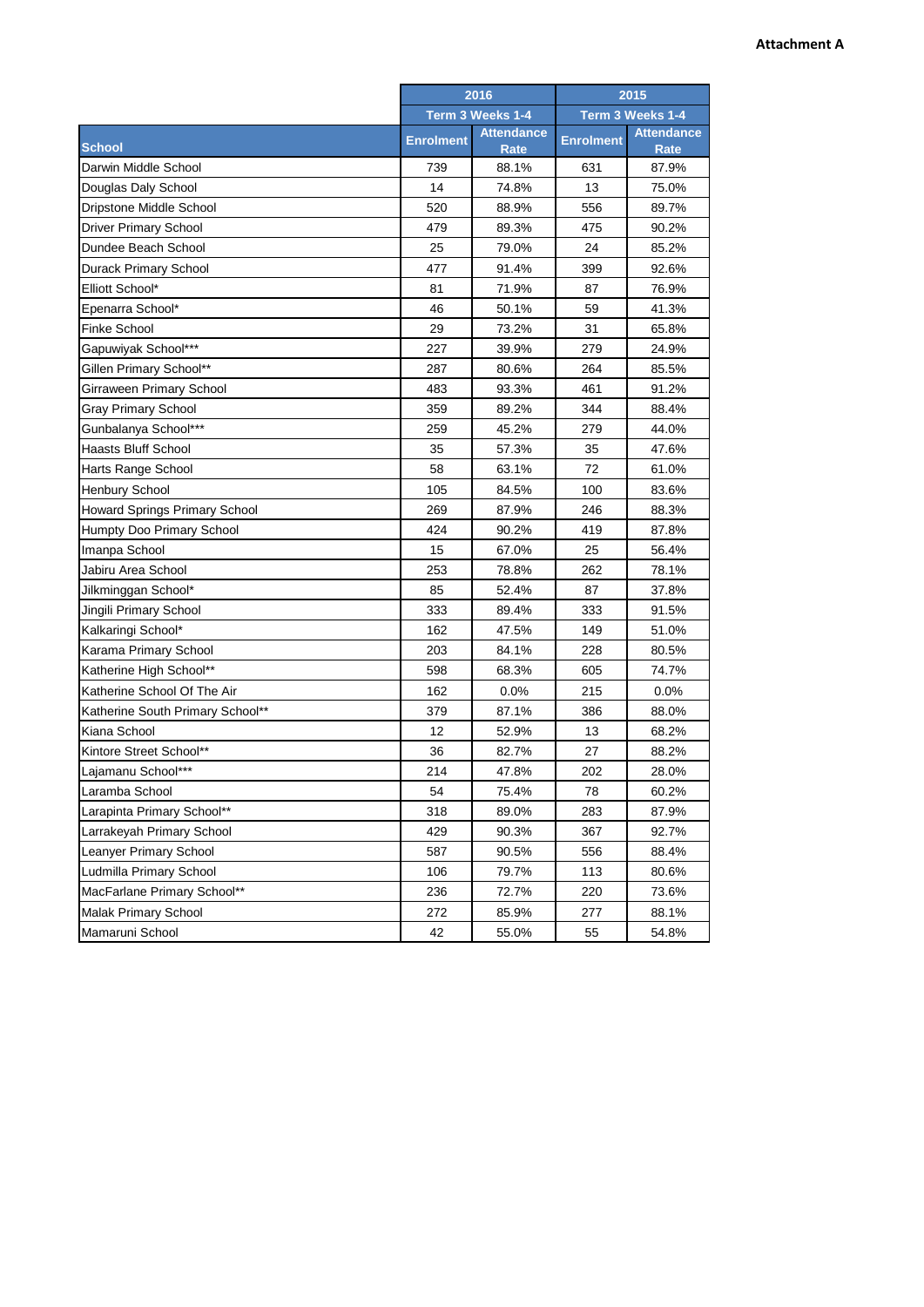|                                                 | 2016<br>Term 3 Weeks 1-4 |                           | 2015<br>Term 3 Weeks 1-4 |                           |
|-------------------------------------------------|--------------------------|---------------------------|--------------------------|---------------------------|
|                                                 |                          |                           |                          |                           |
| <b>School</b>                                   | <b>Enrolment</b>         | <b>Attendance</b><br>Rate | <b>Enrolment</b>         | <b>Attendance</b><br>Rate |
| Maningrida College***                           | 631                      | 45.6%                     | 644                      | 47.7%                     |
| Manunda Terrace Primary School                  | 187                      | 84.1%                     | 195                      | 84.2%                     |
| Manyallaluk School                              | 30                       | 57.7%                     | 25                       | 67.4%                     |
| Mataranka School                                | 43                       | 79.7%                     | 42                       | 87.3%                     |
| Mbunghara School                                | np                       | np                        | np                       | np                        |
| Middle Point School                             | 31                       | 86.8%                     | 24                       | 88.7%                     |
| Milikapiti School***                            | 69                       | 71.3%                     | 71                       | 59.1%                     |
| Milingimbi School***                            | 396                      | 40.6%                     | 347                      | 40.4%                     |
| <b>Millner Primary School</b>                   | 212                      | 83.7%                     | 184                      | 81.1%                     |
| Milyakburra School***                           | 26                       | 49.2%                     | 32                       | 34.5%                     |
| Minyerri School                                 | 159                      | 73.2%                     | 172                      | 67.0%                     |
| Moil Primary School                             | 251                      | 88.4%                     | 268                      | 87.9%                     |
| Moulden Primary School                          | 371                      | 80.7%                     | 364                      | 80.1%                     |
| Mount Allan School                              | 64                       | 57.0%                     | 63                       | 61.0%                     |
| Mulga Bore School                               | np                       | np                        | 24                       | 6.5%                      |
| Murray Downs School                             | 16                       | 37.9%                     | 20                       | 82.0%                     |
| Mutitjulu School*                               | 29                       | 39.6%                     | 34                       | 47.8%                     |
| Nakara Primary School                           | 583                      | 90.0%                     | 545                      | 90.9%                     |
| Nemarluk School                                 | 159                      | 86.7%                     | 150                      | 86.6%                     |
| <b>Neutral Junction School</b>                  | 27                       | 51.5%                     | 26                       | 58.9%                     |
| Newcastle Waters School                         | np                       | np                        | np                       | np                        |
| Nganambala School                               | 32                       | 56.8%                     | 26                       | 67.7%                     |
| Nganmarriyanga School                           | 137                      | 59.8%                     | 119                      | 63.5%                     |
| Ngukurr School***                               | 308                      | 55.3%                     | 302                      | 57.2%                     |
| Nhulunbuy High School***                        | 216                      | 76.6%                     | 189                      | 76.4%                     |
| Nhulunbuy Primary School***                     | 450                      | 80.2%                     | 422                      | 77.6%                     |
| <b>Nightcliff Middle School</b>                 | 258                      | 85.1%                     | 269                      | 82.0%                     |
| <b>Nightcliff Primary School</b>                | 554                      | 90.8%                     | 515                      | 87.7%                     |
| Northern Territory School of Distance Education | 438                      | 100.0%                    | 456                      | 100.0%                    |
| Ntaria School***                                | 153                      | 53.1%                     | 180                      | 49.6%                     |
| Numbulwar School***                             | 160                      | 30.0%                     | 149                      | 38.1%                     |
| Nyirripi School                                 | 36                       | 46.0%                     | 34                       | 46.2%                     |
| Palmerston Senior College                       | 477                      | 82.2%                     | 465                      | 80.7%                     |
| Papunya School*                                 | 149                      | 42.0%                     | 116                      | 55.8%                     |
| Parap Primary School                            | 537                      | 91.7%                     | 524                      | 91.7%                     |
| Peppimenarti School                             | 29                       | 65.5%                     | 35                       | 74.4%                     |
| Pigeon Hole School                              | 24                       | 70.1%                     | 23                       | 81.6%                     |
| Pine Creek School                               | 37                       | 47.2%                     | 48                       | 65.5%                     |
| Pularumpi School***                             | 63                       | 71.9%                     | 71                       | 76.0%                     |
| Ramingining School*                             | 281                      | 59.9%                     | 256                      | 56.8%                     |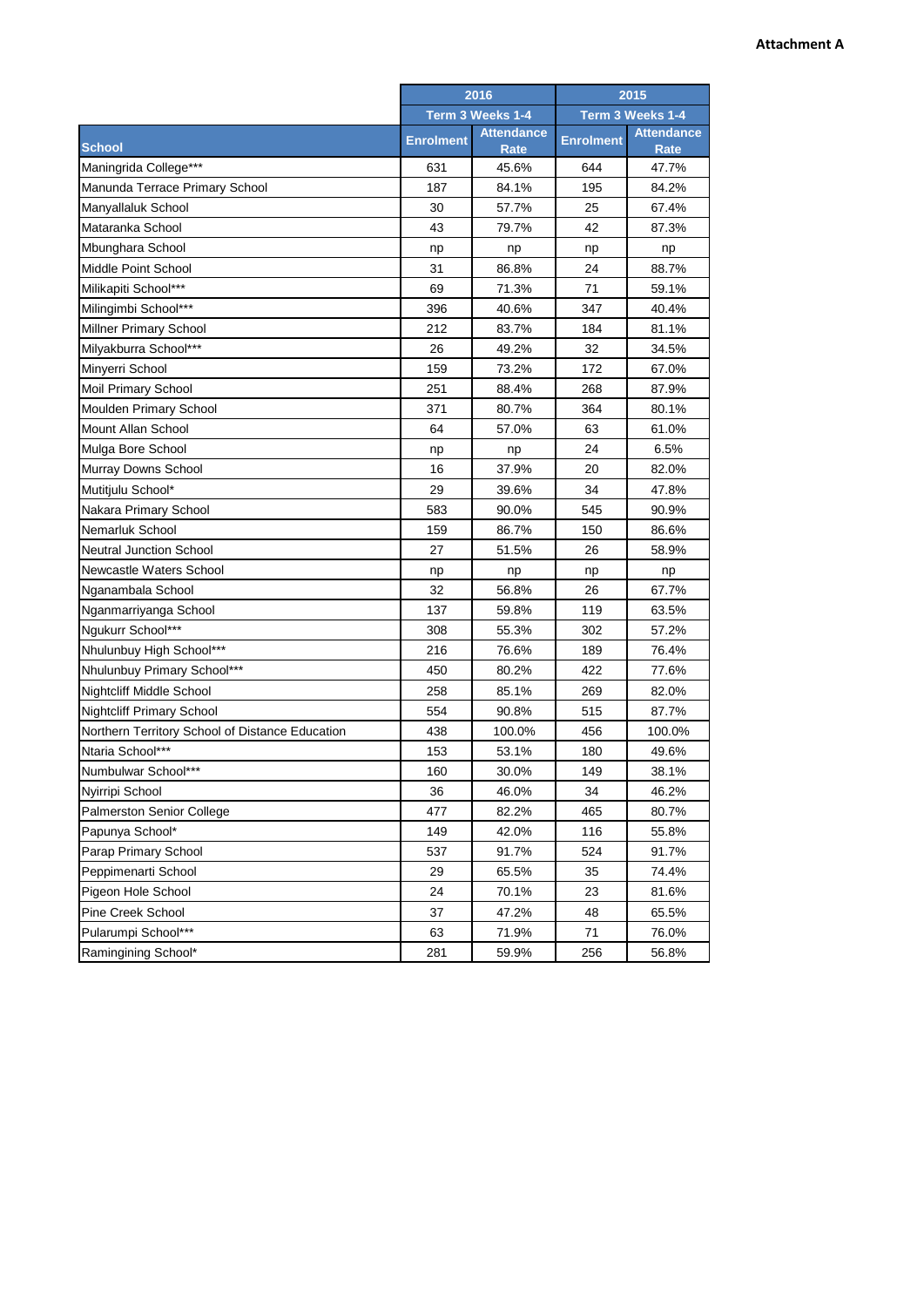|                                   | 2016             |                           | 2015             |                           |
|-----------------------------------|------------------|---------------------------|------------------|---------------------------|
|                                   | Term 3 Weeks 1-4 |                           | Term 3 Weeks 1-4 |                           |
| <b>School</b>                     | <b>Enrolment</b> | <b>Attendance</b><br>Rate | <b>Enrolment</b> | <b>Attendance</b><br>Rate |
| <b>Robinson River School</b>      | 52               | 64.7%                     | 65               | 60.2%                     |
| Rockhampton Downs School          | 12               | 74.5%                     | np               | np                        |
| Rosebery Middle School            | 601              | 84.8%                     | 559              | 81.4%                     |
| <b>Rosebery Primary School</b>    | 538              | 91.7%                     | 489              | 92.6%                     |
| Ross Park Primary School**        | 485              | 91.5%                     | 480              | 91.2%                     |
| Sadadeen Primary School**         | 254              | 59.0%                     | 241              | 72.2%                     |
| Sanderson Middle School           | 373              | 83.9%                     | 357              | 82.9%                     |
| Shepherdson College***            | 640              | 33.5%                     | 632              | 26.2%                     |
| <b>Stirling School</b>            | 15               | 60.9%                     | 12               | 59.7%                     |
| <b>Stuart Park Primary School</b> | 585              | 91.5%                     | 569              | 91.2%                     |
| Taminmin College                  | 1,028            | 84.4%                     | 1,019            | 85.4%                     |
| Tennant Creek High School***      | 210              | 60.3%                     | 199              | 63.9%                     |
| Tennant Creek Primary School***   | 434              | 66.4%                     | 413              | 63.5%                     |
| Timber Creek School               | 53               | 60.0%                     | 51               | 60.8%                     |
| Tipperary Station School          | np               | np                        | np               | np                        |
| Titjikala School                  | 29               | 62.5%                     | 25               | 55.8%                     |
| Ti Tree School                    | 101              | 45.4%                     | 84               | 59.4%                     |
| Urapunga School                   | 30               | 70.2%                     | 35               | 80.5%                     |
| Wagaman Primary School            | 293              | 90.5%                     | 294              | 91.8%                     |
| Wallace Rockhole School**         | 23               | 68.3%                     | 22               | 46.3%                     |
| Walungurru School                 | 68               | 54.8%                     | 77               | 49.6%                     |
| Wanguri Primary School            | 390              | 89.5%                     | 375              | 90.8%                     |
| Warruwi School                    | 112              | 47.6%                     | 111              | 60.2%                     |
| Watarrka School                   | np               | np                        | np               | np                        |
| Watiyawanu School                 | 33               | 67.3%                     | 42               | 63.7%                     |
| Willowra School                   | 67               | 38.4%                     | 45               | 37.8%                     |
| Woodroffe Primary School          | 426              | 89.0%                     | 444              | 88.4%                     |
| Woolaning School                  | np               | np                        | np               | np                        |
| Woolianna School                  | 68               | 74.5%                     | 57               | 84.4%                     |
| Wugularr School*                  | 123              | 45.6%                     | 127              | 48.2%                     |
| Wulagi Primary School             | 253              | 92.0%                     | 269              | 87.0%                     |
| Yarralin School*                  | 59               | 62.4%                     | 61               | 51.3%                     |
| Yirrkala Homeland School**        | 101              | 56.9%                     | 150              | 26.0%                     |
| Yirrkala School***                | 185              | 46.4%                     | 141              | 43.7%                     |
| Yuendumu School***                | 249              | 47.5%                     | 230              | 45.3%                     |
| Yulara School                     | 63               | 86.7%                     | 57               | 86.8%                     |

1. Due to a change in processing, the data in the above table excludes 14 enrolments from Palmerston Senior College (Tivendale) and 18 enrolments for Centralian Senior College (Owen Springs). Both schools have an attendance rate of 100 per cent.

2. Calculations are based on precise data, due to rounding some totals may not correspond with the sum of separate figures. 3. The Northern Territory *Education Act* allows a student to be exempted from attending course requirements provided by a

distance education centre. Attendance data is not collected for students undertaking studies through distance education in Katherine School of the Air.

4. np = not publishable as enrolments are less than 12.

- \* = school is participating in the Remote Schools Attendance Strategy (RSAS)
- \*\* = school is a Student Enrolment and Attendance Measure site (SEAM)
- \*\*\* = school is participating in RSAS and is a SEAM site